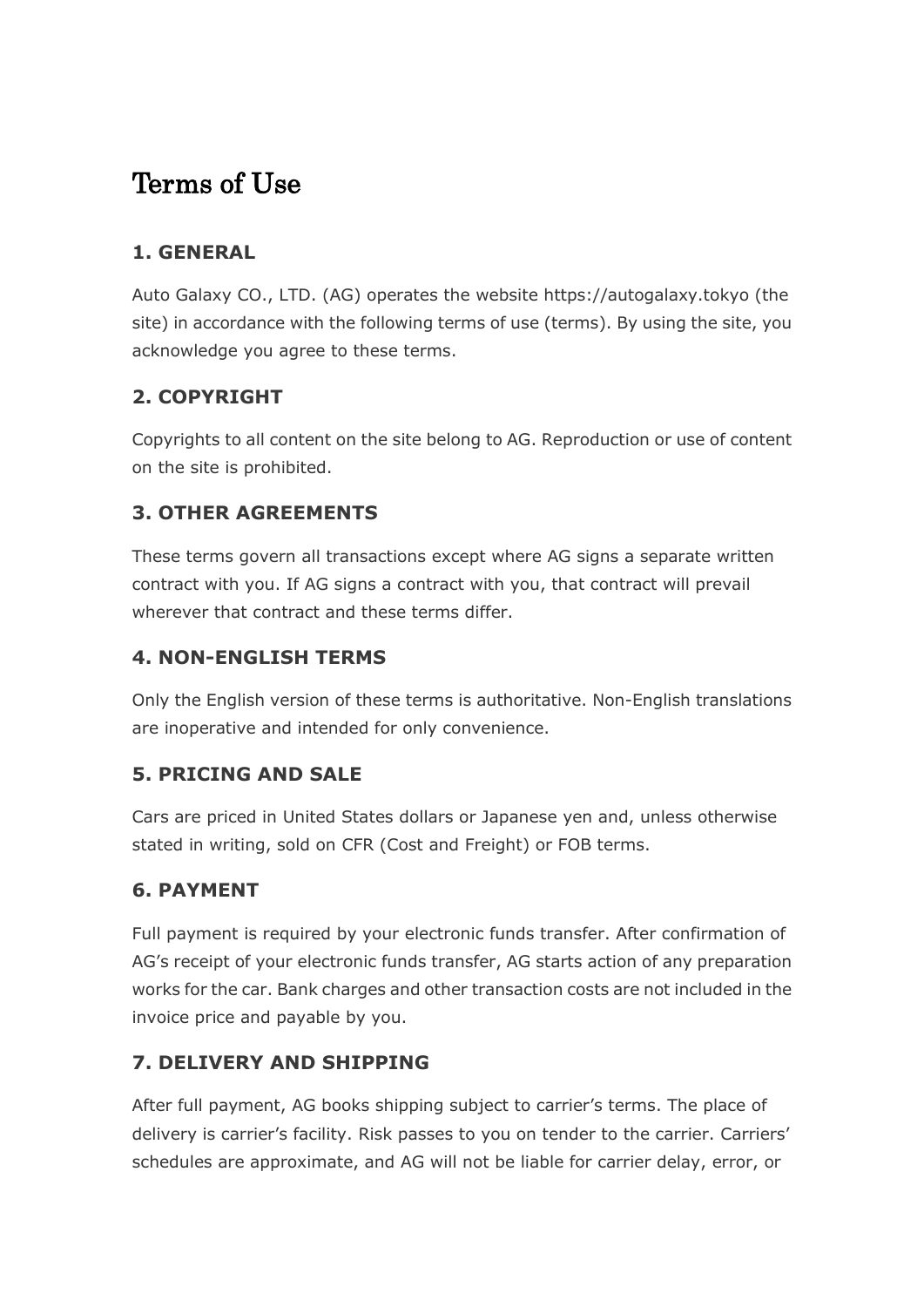nonperformance. You must comply with applicable import law and procedure, including limits to car age, class, and drive side. AG will not be liable for noncompliance or denied entry. On receiving shipment, AG advises checking and refilling engine oil, radiator coolant, and other consumables.

## **8. DOCUMENTS**

Original transportation documents are released and sent to you only after full payment. You must make timely full payment for processing and sending. AG will not be liable for loss arising from damaged, delayed, erroneous, lost, non-amended, non-issued, or retained documents.

## **9. NONPAYMENT AND CANCELATION**

If you fail to pay AG the full invoice price prior to due date, the car will be deemed unpaid, and you might forfeit any part payment. AG is entitled to possession of and may resell an unpaid car. After AG tenders a car to the carrier, the order becomes non-cancelable.

## **10. SITE CONTENT**

AG exercises due care in posting information on the site; however, AG makes no warranty of completeness, accuracy, validity, or safety thereof. AG will not be liable for loss arising from decisions or actions taken by you reliant on information posted on the site.

# **11. NONPARTY PROVIDERS**

You acknowledge nonparty service providers, including banks and carriers, are not controlled by or related to AG, and AG will not be liable for loss arising from their use, to a car in nonparty custody, or for nonparty delay, error, or nonperformance.

#### **12. WARRANTY**

AG offers the site and cars *as is* without warranting fitness for your particular purpose and merchantability. AG warrants only that cars correspond to descriptions on the site, and a car is deemed defective only if not corresponding to description. AG will not be liable for disclosed car defects.